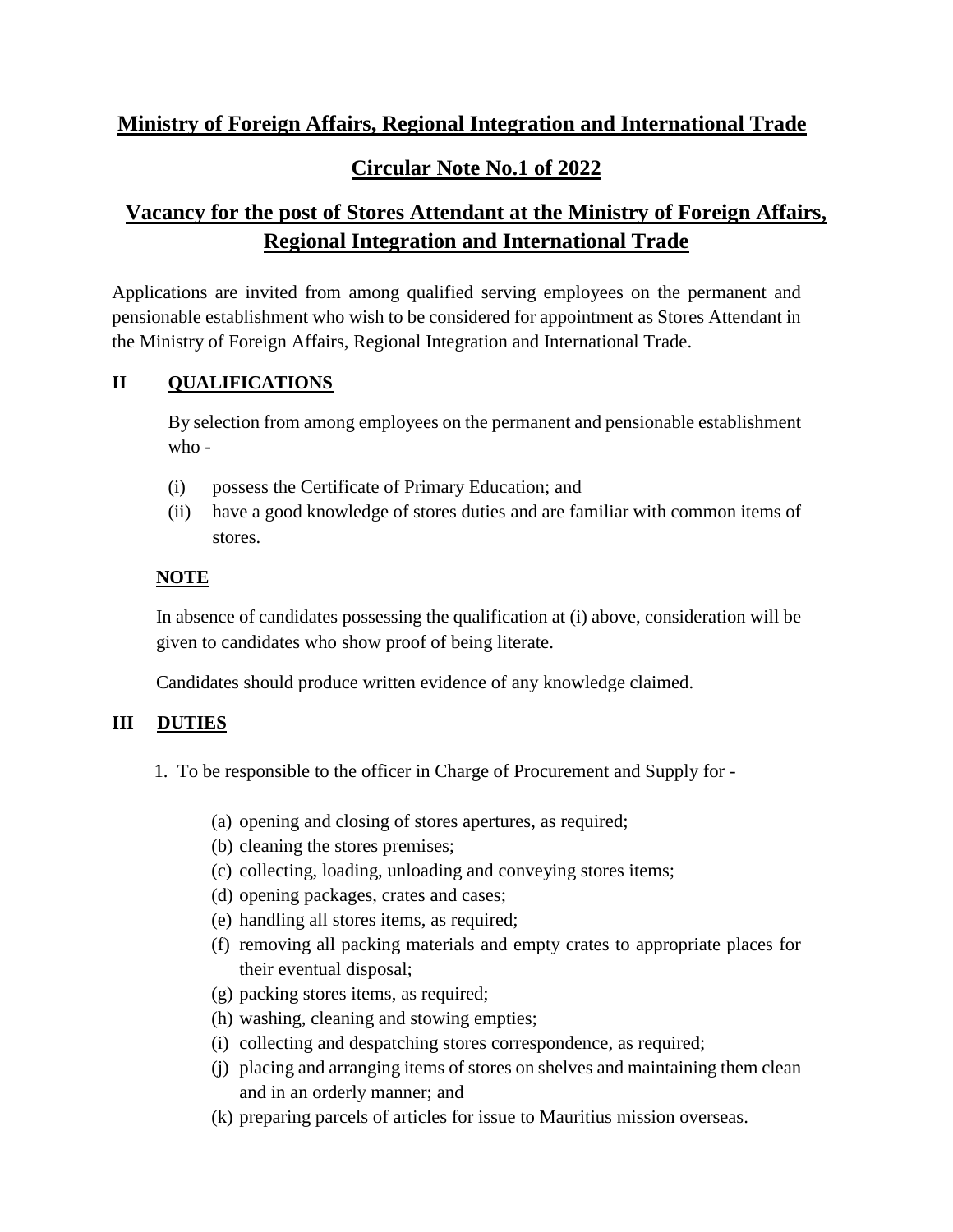- 2. To assist the officer in charge of Procurement and Supply in works relating to surveys and inventories.
- 3. To perform such other duties directly related to the main duties listed above or related to the delivery of the output and results expected from the Stores Attendant in the roles ascribed to him.

### **IV SALARY**

The permanent and pensionable post carries salary in the scale **Rs 13,975 x 250 – 15,225 x 260 – 17,825 x 275 – 18,925 x 300 – 19,525 x 325 – 21,475 x 375 – 22,225 x 400 – 23,025** 

Appointment in a temporary capacity in the grade carries a flat salary of Rs 13,975 a month. However, in case candidates are drawing more than the initial salary of the post of Stores Attendant, they will retain the salary of their substantive post.

#### **IV MODE OF APPLICATION**

- 1. Qualified candidates should submit their application on the prescribed application form available at the Human Resource Section of the Ministry of Foreign Affairs, Regional Integration and International Trade, 9<sup>th</sup> Floor, Newton Tower, Sir William Newton Street, Port Louis or on website of the Ministry at the following **address: [http://foreign.govmu.org](http://foreign.govmu.org/)**
- 2 Applications should be submitted **in duplicate**, the original to be sent directly to the **Secretary for Foreign Affairs, Ministry of Foreign Affairs, Regional Integration and International Trade (Attn: Human Resource Section) 9 th Floor, Newton Tower, Sir William Newton Street, Port Louis** and the duplicate through their respective Supervising/Responsible Officers who will forward it, duly completed, to the Secretary for Foreign Affairs **within a week of the closing date.**
- 3 A copy of birth and educational certificates should be submitted along with the application, but applicants should produce the original if and when called upon to do so.
- 4 Envelopes should clearly be marked "Post of Stores Attendant" on the top left-hand corner.

### **IMPORTANT**

1. The completed Application Forms should contain full details regarding the applicant's previous experience, qualifications and any other information which would qualify him to carry out the duties of the post of Stores Attendant.